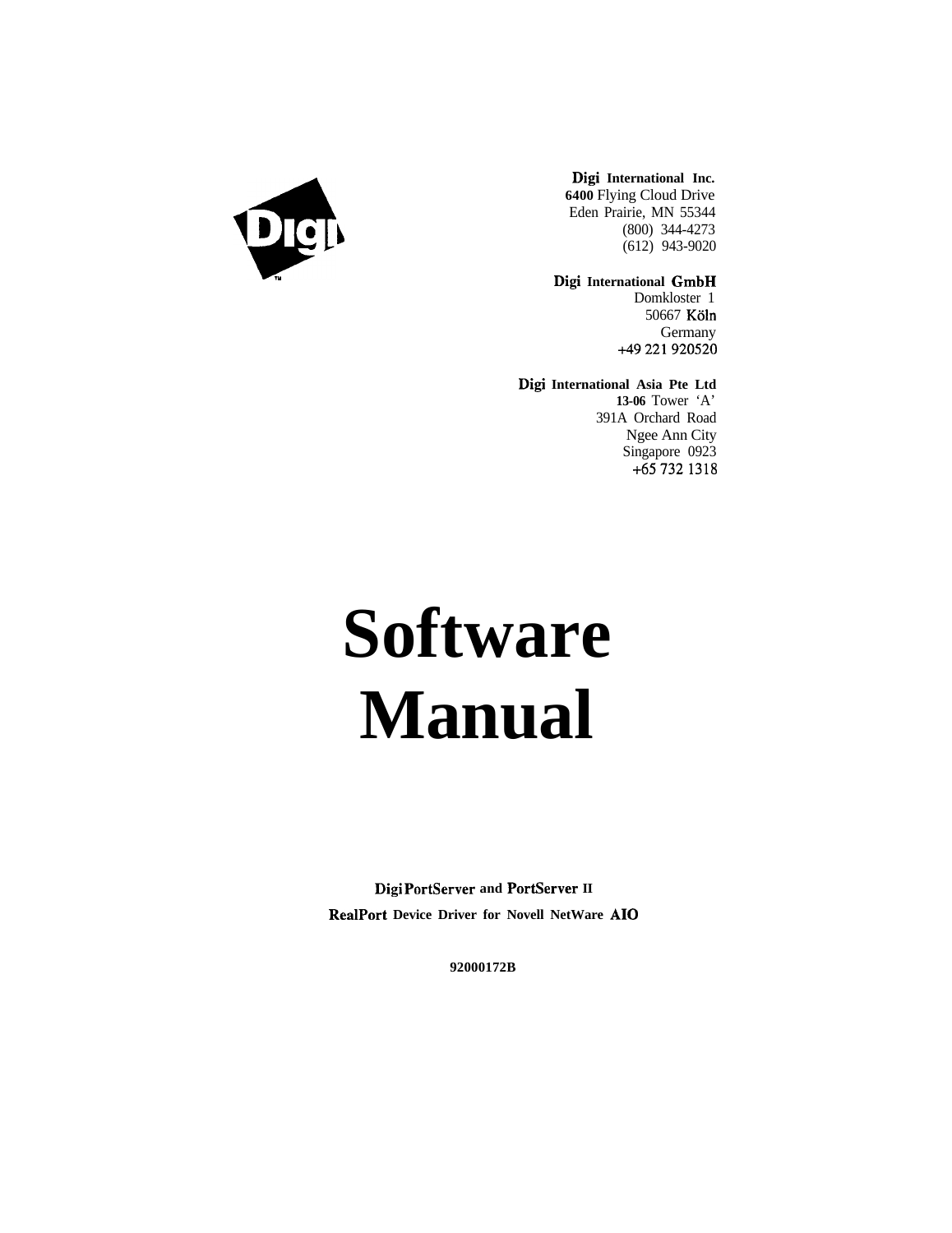PortServer<sup>"</sup>, PortServer II", RealPort<sup>"</sup> and the Digi logo are trademarks of Digi International Inc. All other brand and product names are the trademarks of their respective holders.

#### 0 Digi International Inc. 1995

#### All Rights Reserved

| Digi International Inc.<br>6400 Flying Cloud Drive<br>Eden Prairie, MN 55344                                 | <b>FAX</b><br>BBS -               | Phone (800) 344-4273<br>$(612)$ 943-9020<br>$(612)$ 943-5398<br>$(612)$ 943-0550 |
|--------------------------------------------------------------------------------------------------------------|-----------------------------------|----------------------------------------------------------------------------------|
| Digi International GmbH<br>Domkloster 1<br>50667 Köln<br>Germany                                             | FAX.<br><b>BBS</b>                | Phone +49 221 920520<br>+49 2219205210<br>+49 221 9205211                        |
| Digi International Asia Pte Ltd<br>13-06 Tower $'A'$<br>391A Orchard Road<br>Ngee Ann City<br>Singapore 0923 | Phone<br><b>FAX</b><br><b>BBS</b> | $+657321318$<br>$+657321312$<br>+65 292 7163                                     |

Information in this document is subject to change without notice and does not represent a commitment on the part of Digi International.

Digi provides this document "as is", without warranty of any kind, either expressed or implied, including, but not limited to, the implied warranties of fitness or merchantability for a particular purpose. Digi may make improvements and/or changes in this manual or in the product(s) and/or the program(s) described in this manual at any time.

This product could include technical inaccuracies or typographical errors. Changes are periodically made to the information herein; these changes may be incorporated in new editions of the publication.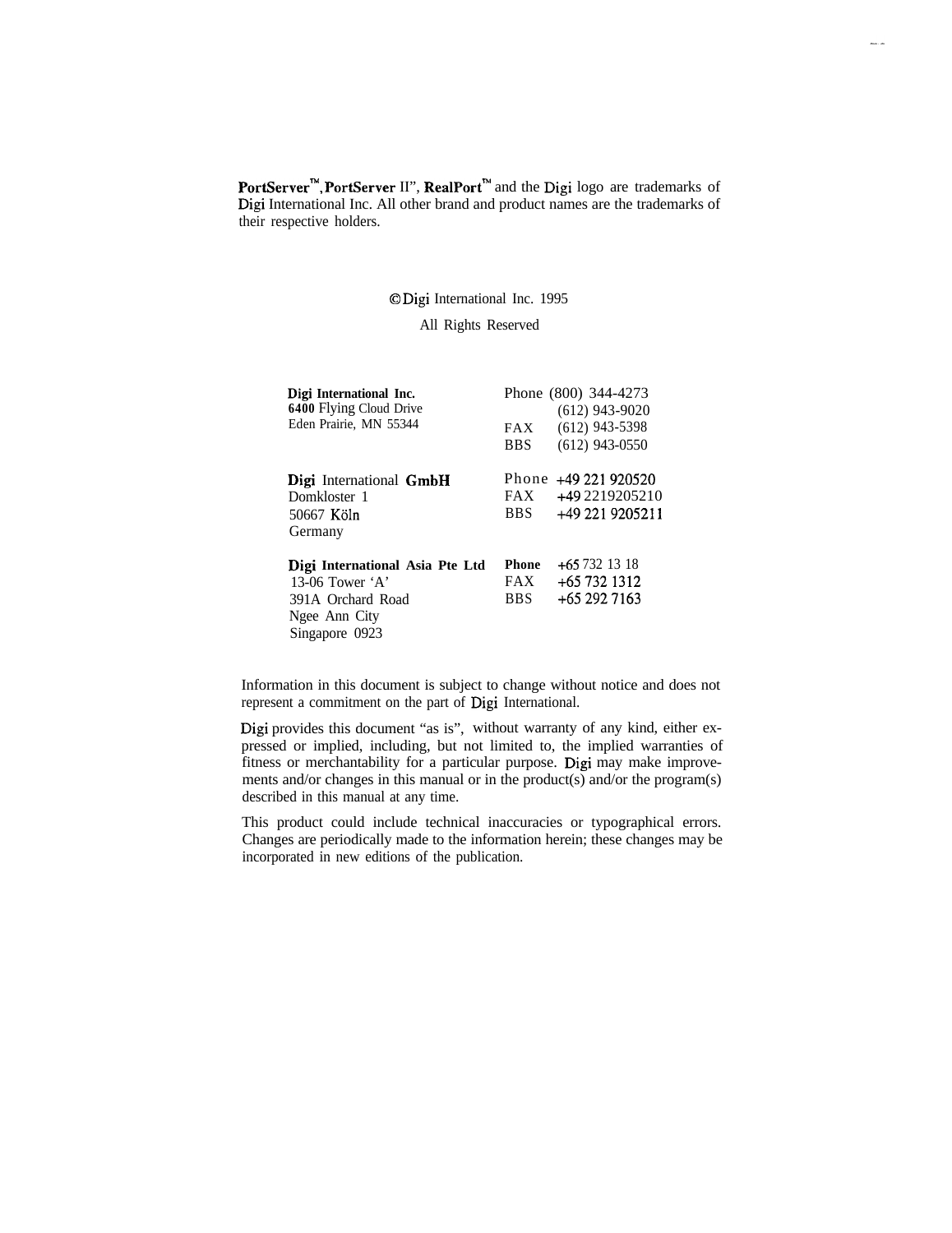# **Table of Contents**

RealPort Device Driver for Novell NetWare AIO

 $\overline{3}$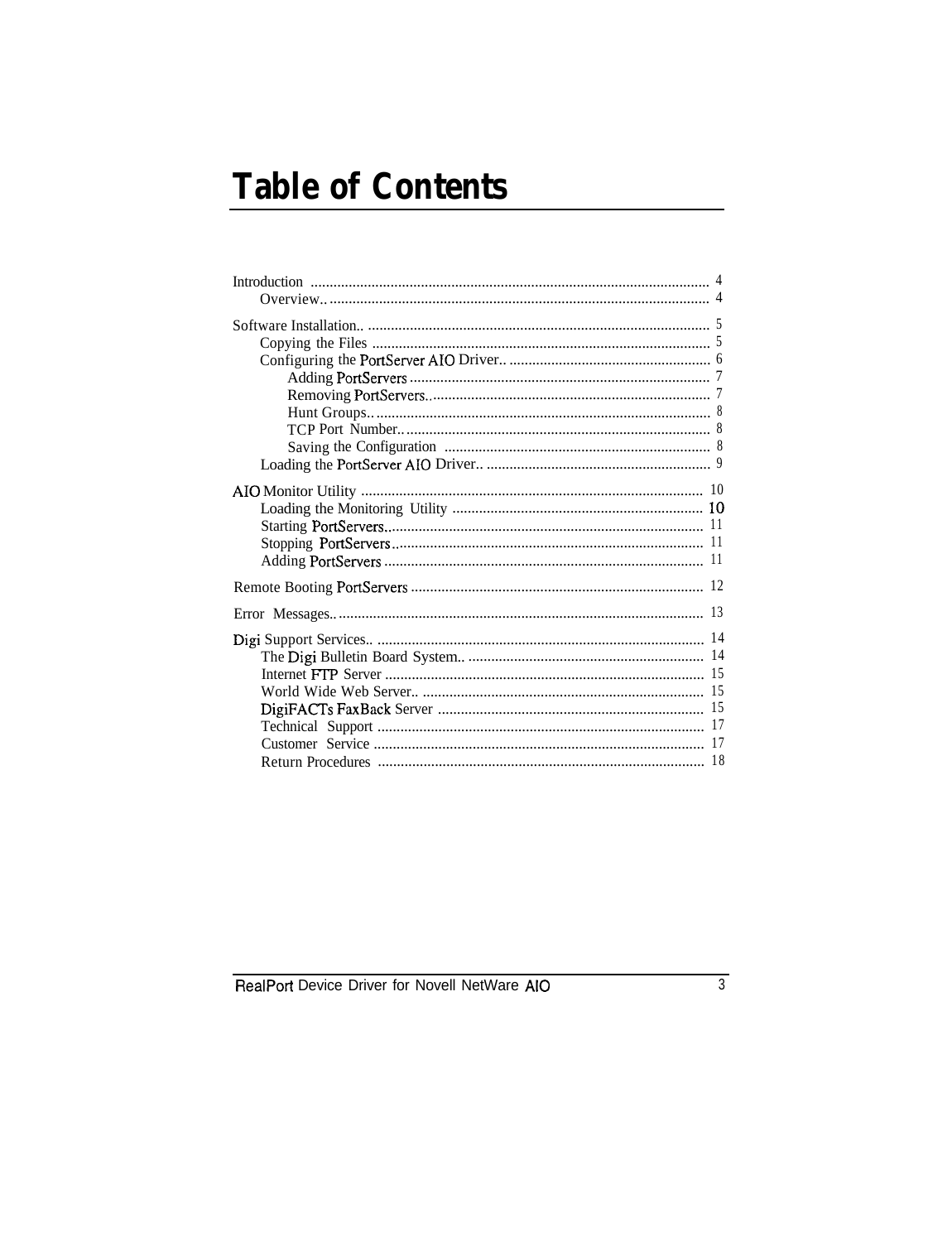### **Introduction**

#### **Overview**

The RealPort<sup>n</sup> AIO device driver for the Digi PortServer<sup>m</sup> and PortServer II" provides support for asynchronous applications running in Novell NetWare 3.x and 4.x environments.

The device driver provides access to a maximum of sixteen PortServers.

Once you have completed the hardware installation as described in the PortServer *User's Guide and Reference Manual, you* may proceed with the device driver installation instructions starting on the following page.



The procedures for PortServer and PortServer II are identical. If you have a PortServer II with a PORTS/16em attached, the device driver treats it as a single unit with 32 ports.



**[Important!]** Be sure to read the *Release Notes* that may be included with this software device driver. The *Release Notes* contain information not available at this manual's press time.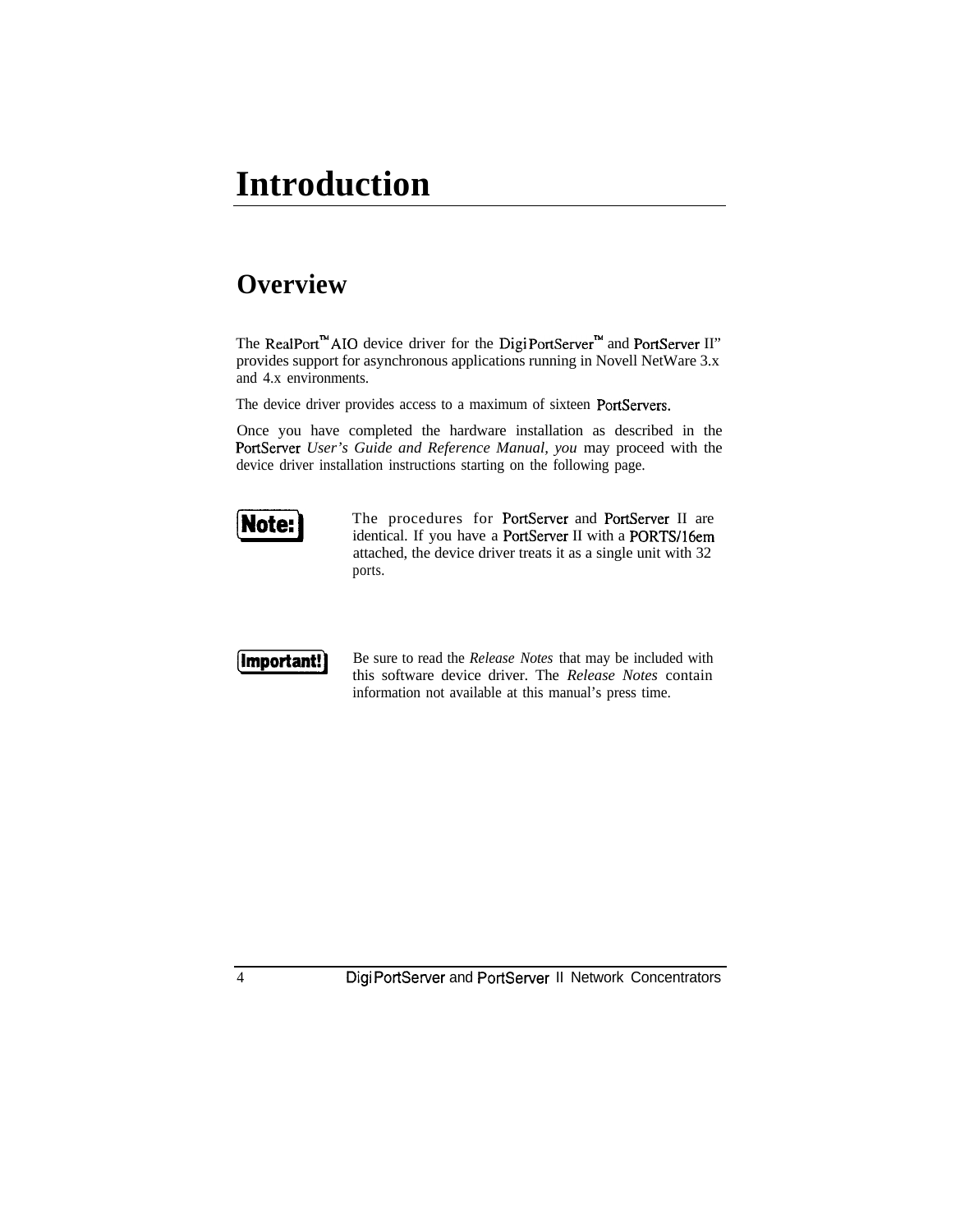### **Software Installation**



**Note:** Software changes more rapidly than printed documentation can keep up. For this reason, some of the screens or prompts may not appear exactly as shown.

#### **Copying the Files**

To install the Digi AI0 driver for PortServer, simply copy the relevant files to your file server. The Digi AI0 files (AIOPSDRU . NLM, AIOPSCFG . NLM, A IOPSBOT . NLM and A IOPSMON . NLM) should be copied to the system directory of the file server, typically called F :\SYSTEM. Copy the files from a workstation to the file server with the commands:

COPY A:\AIOPSDRU.NLMF:\SYSTEM COPY A:\AIOPSCFG.NLMF:\SYSTEM COPY A:\AIOPSBOT.NLM F:\SYSTEM COPY A:\AIOPSMON.NLM F:\SYSTEM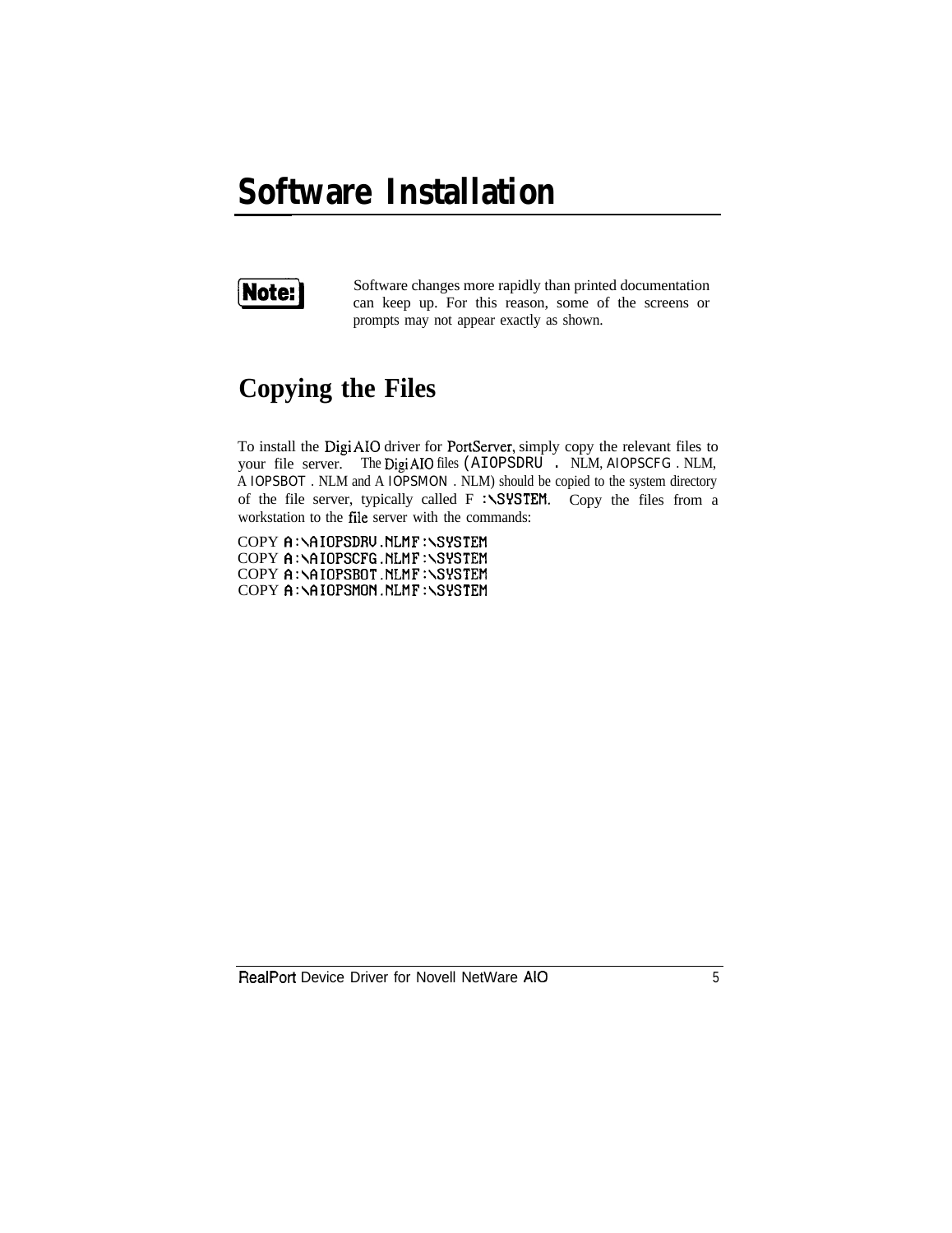### **Configuring the PortServer AI0 Driver**

Before the AI0 driver can be loaded for the first time, it must be configured to match the PortServer hardware you have installed on your network. The configuration program, A IOPSCFG . NLM, writes the configuration file, A IOPSDRU . CFG, with the new configuration data.

To configure the AI0 driver, make sure the driver (6 IOPSDRU . NLM) is not loaded, then enter the following command from the server:

load aiopscfg

The first time you run the configuration utility, no configuration file will be present, and you see the following:

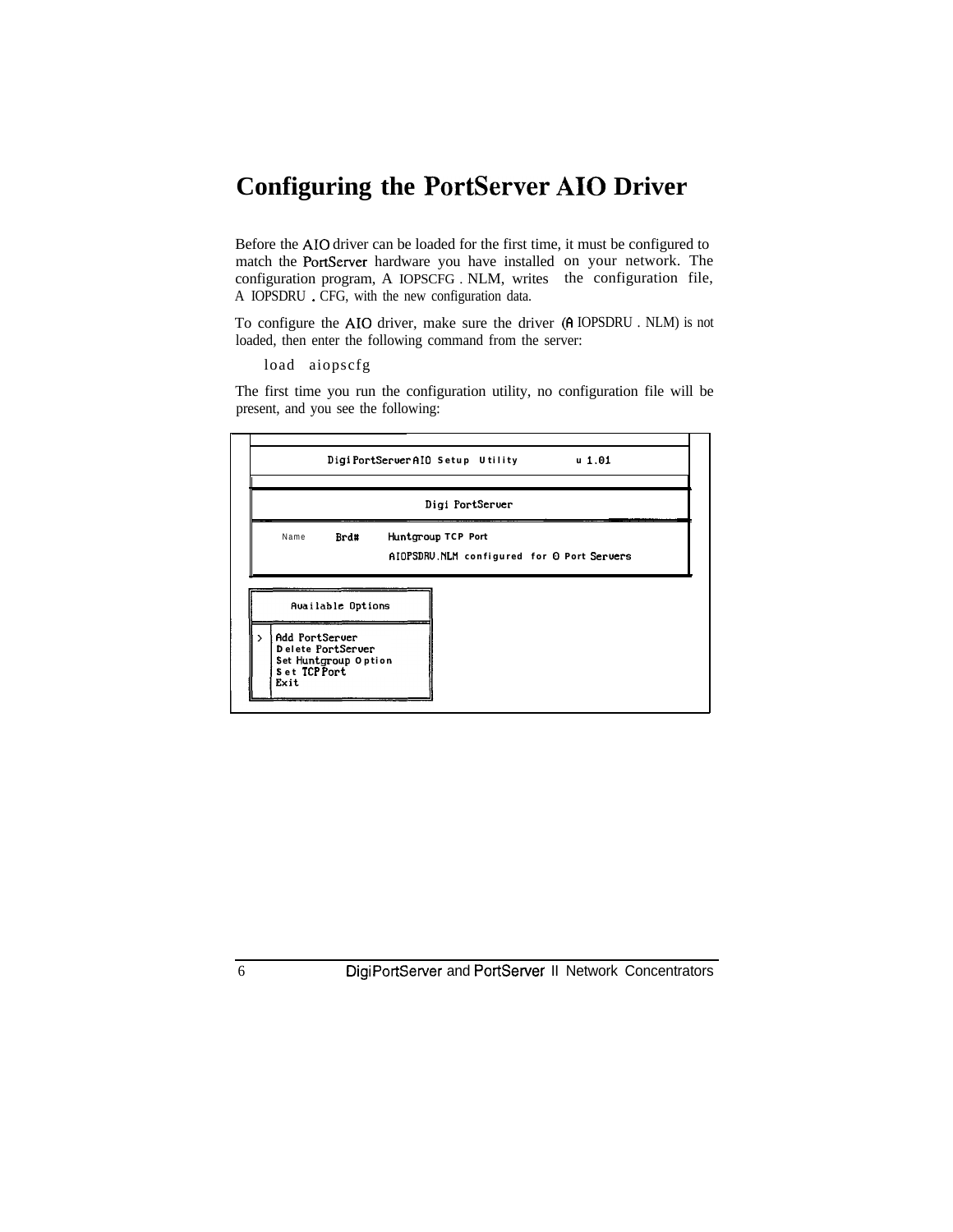#### **Adding PortServers**

To add a PortServer to the configuration, use the arrow keys to position the pointer next to Add PortServer, and press <Enter>. When prompted for the name of the PortServer, enter the name assigned during installation of the PortServer module (see the PortServer *User's Guide and Reference Manual).* The driver supports up to sixteen PortServers. If the name was DigiPS1, your screen will now look like this:



#### **Removing PortServers**

To remove a PortServer from the configuration, use the arrow keys to position the pointer next to Delete PortServer and press <Enter>. A new pointer will appear next to the first PortServer in the configuration box. Use the arrow keys to position the pointer next to the PortServer you wish to delete, and press <Enten. The PortServer will be removed from the configuration box.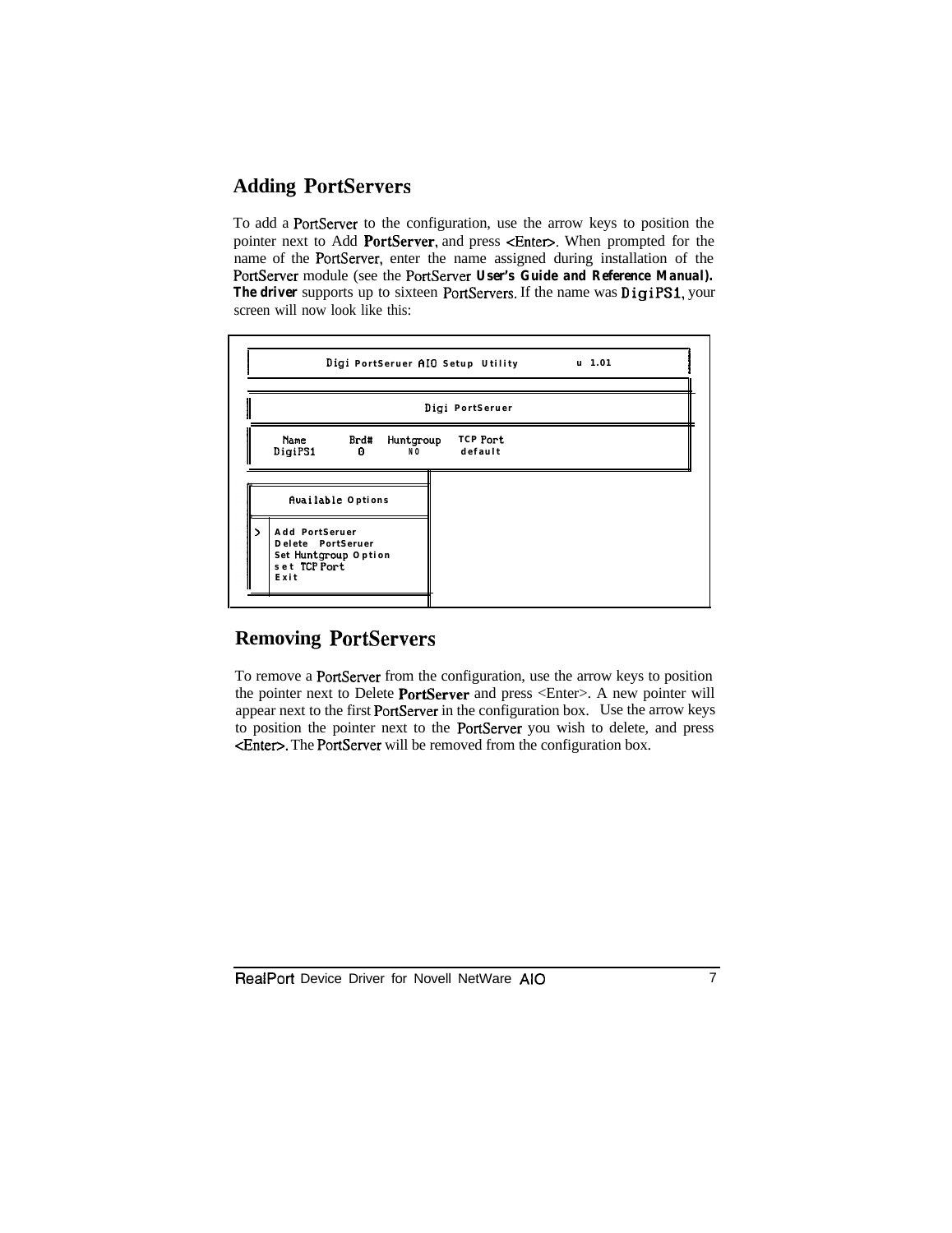#### **Hunt Groups**

The PortServer features grouping of ports connected to like devices such as modems and printers (see Set Ports Group, in the PortServer User's *Guide and Reference Manual*). When the Huntgroup option is set in the AIO device driver configuration, calls to a port belonging to a group will be routed to the next available port in that group if the called port is busy.

To toggle the Huntgroup option, use the arrow keys to position the pointer next to Set Huntgroup Option and press <Enter>.

#### **TCP Port Number**

This parameter is reserved for future PortServer implementations. Currently, only the default value of 771 is supported by the PortServer. To set the TCP port number to the default value, use the arrow keys to position the pointer next to Set TCP Port, and press <Enter>. When prompted for the new TCP port number, enter 0.

#### **Saving the Configuration**

When you have completed the PortServer driver configuration, either use the arrow keys to position the pointer next to Exit, and press <Enter>, or simply press  $\langle$ **Esc>**. When asked if you wish to quit, press  $\langle$ **Y**> (yes). If you have modified the configuration you will now be asked if you wish to save the configuration. Press  $\langle \Psi \rangle$  again.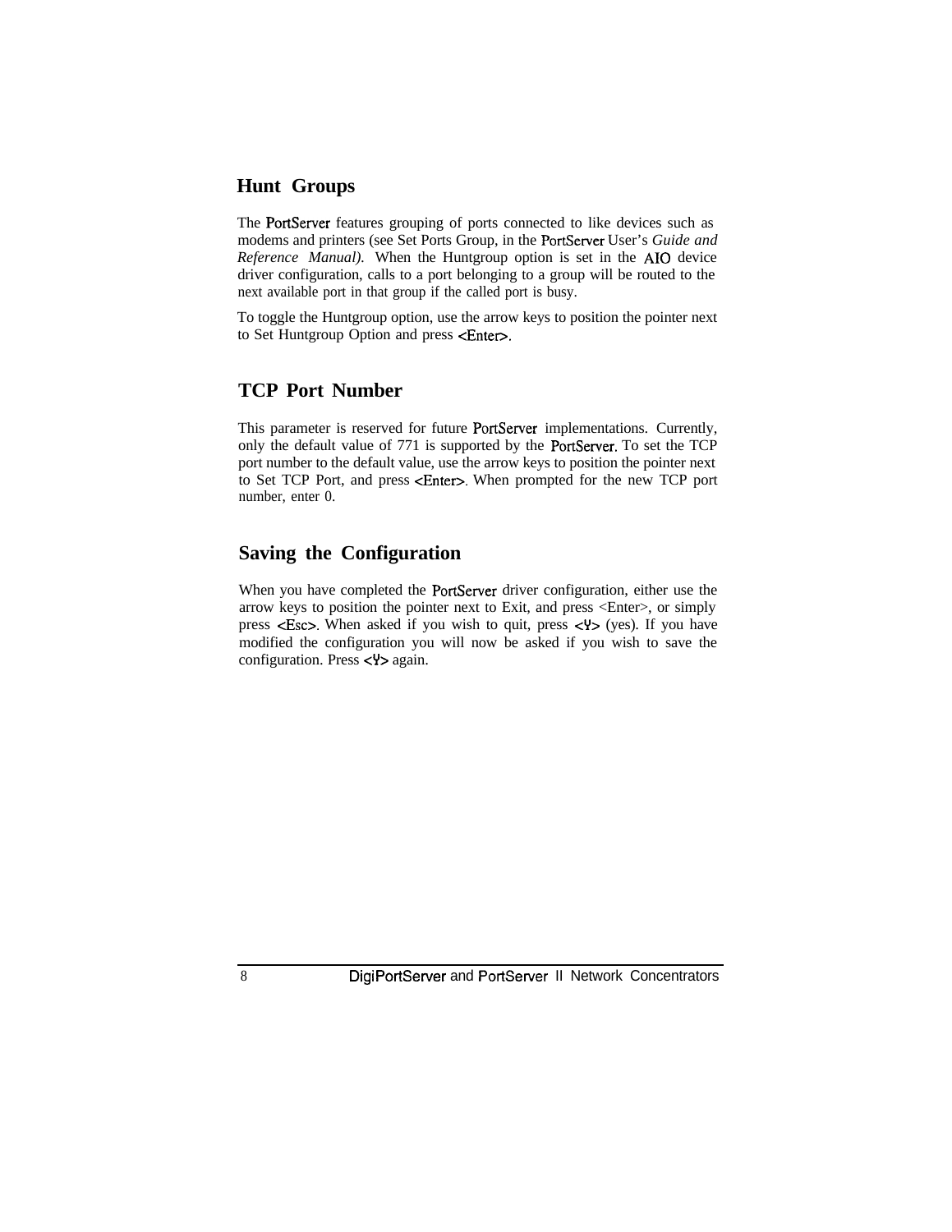#### **Loading the PortServer AI0 Driver**

The PortServer uses TCP/IP, so you'll need the TCP/IP protocol stack to run the AI0 PortServer driver. The following is an example from an AUTOEXEC . NCF file used to set up TCP/IP and IPX. Note that TCPIP .NLM will load CL IB . NLM, STREAMS. NLM and SNMP . NLM before it loads.

LOAD C:SMC8O00 PORT=340 FRAME=ETHERNET\_802.3 NAME=IPX\_FRANE LOAD C:SMC8000 PORT=340 FRAME=ETHERNET\_II NAME=ETHERNET LOAD TCPIP BIND IPX TO IPX FRAME NET=IPXADDRESS BIND IP TO ETHERNET ADDR=IPADDRESSMASK=255.255.255.0

NOTE: The IP address mask should be set to appropriate values as determined by your network class.

The AIO driver uses the F:\ETC\HOSTS tile to find network PortServers. Edit F:\ETC\HOSTS, adding the name and IP address of each PortServer on the network (see the PortServer *User's Guide and Reference Manual,* under Set Config, for information on how to set the PortServer's name and IP address).

To load the configured AI0 driver, enter the following command on the server's console:

load aiopsdru

Upon successfully loading the driver, the following banner message (or similar) will appear:

NetWare AIODigi PortServer Copyright 1995, Digi International, Inc. All rights reserued.

DigiAIO driver initialized successfully.

The driver is now ready for use.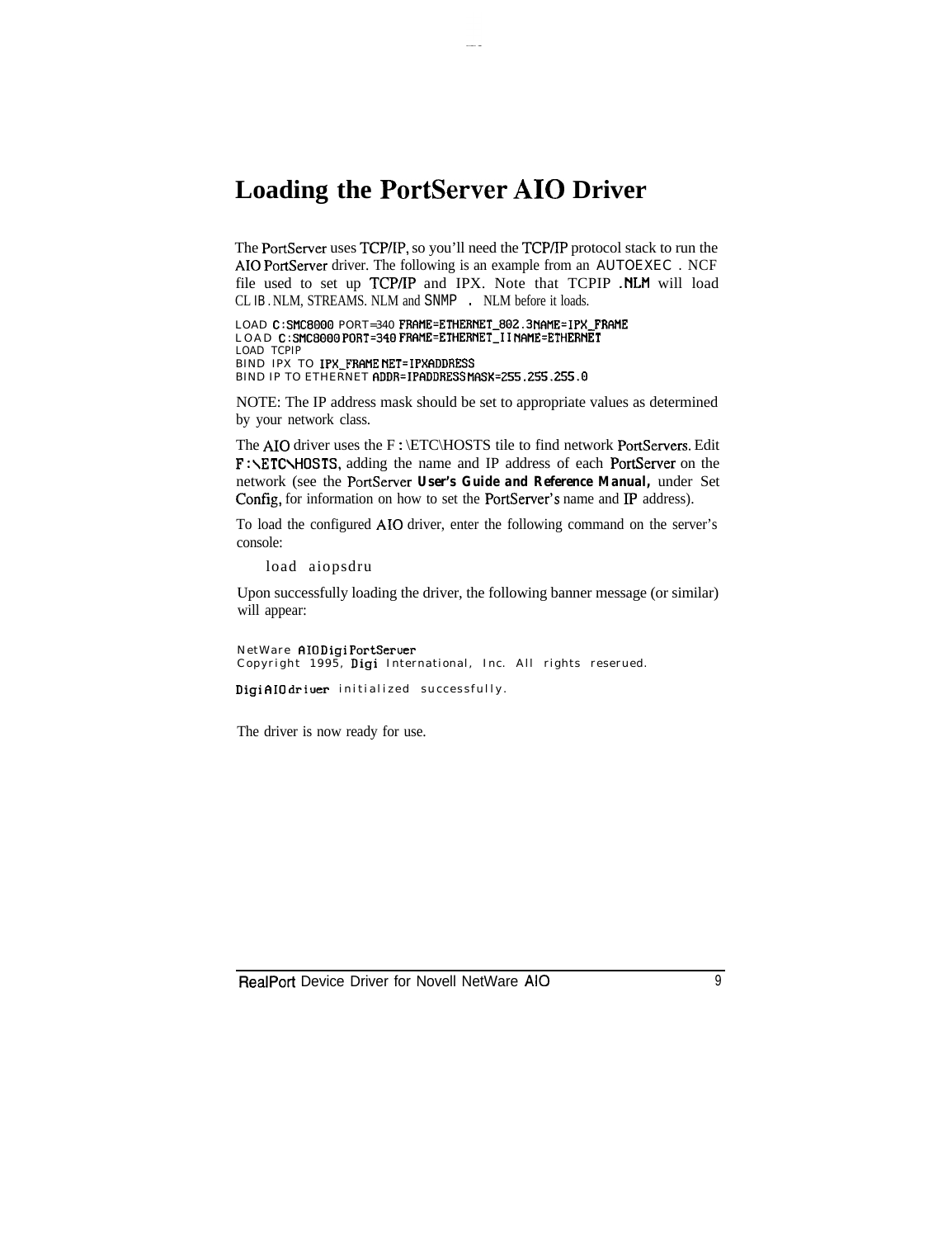### **AI0 Monitor Utilitv**

The PortServer AI0 monitor utility A IOPSMON . NLM, provides dynamic status information about the state of the AI0 driver and PortServer modules, and allows the user to change the configuration "on the fly", without having to shut down the system. The same configuration options that are available in the configuration utility (see page 6), are available in the monitoring utility, with the exception of Delete PortServer (you must unload the driver and run the configuration utility to remove PortServers). Additionally, individual PortServers may be stopped and started with the monitoring utility without affecting other PortServers on the network.

#### **Loading the Monitoring Utility**

To load the PortServer AI0 monitoring utility, enter the following line on the server's console (note-the AI0 driver must be running before the monitor can be loaded):

load aiopsmon

You will see the following screen:

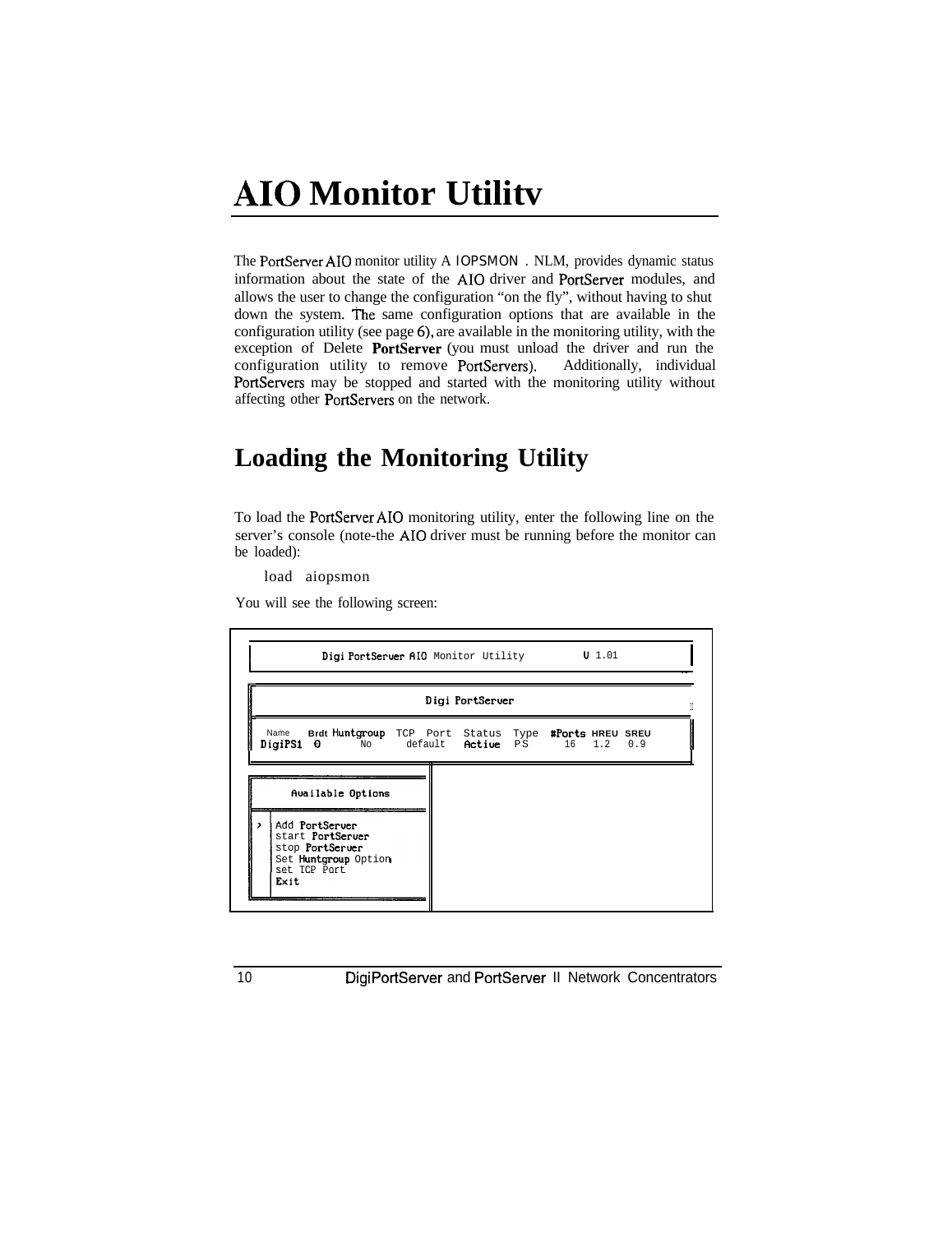Any PortServers you have configured with AIOPSCFG will appear in the center box, along with their current configuration and status information, and the revision levels of the PortServer hardware (HREU) and software (SREU). Note: Status information is not dynamically updated-press <Tab> to update the status.

#### **Starting PortServers**

To start a PortServer, use the arrow keys to position the pointer next to **Start PortServer**, and press <Enter>. A new pointer will appear next to the first PortServer in the configuration box. Use the arrow keys to position the pointer next to the PortServer you wish to start, and press <Enter>. The PortServer Status (see the example above) will be changed to "Act iue". Starting a PortServer will automatically save any configuration changes to the configuration file.

### **Stopping PortServers**

To stop a PortServer, use the arrow keys to position the pointer next to **Stop PortServer,** and press <Enter>. A new pointer will appear next to the first PortServer in the configuration box. Use the arrow keys to position the pointer next to the PortServer you wish to stop, and press <Enter>. The PortServer Status (see the example above) will be changed to "Stopped".

**Important!** Before powering down a PortServer, it should be stopped by following the procedure above.

#### **Adding PortServers**

PortServers may be added with the monitoring utility without shutting down the driver.

To add a PortServer to the configuration, use the arrow keys to position the pointer next to **Add PortServer,** and press <Enter>. When prompted for the name of the PortServer, enter the name assigned during installation of the PortServer module (see the PortServer *User's Guide and Reference Manual).*

Follow the procedure above to start the new PortServer.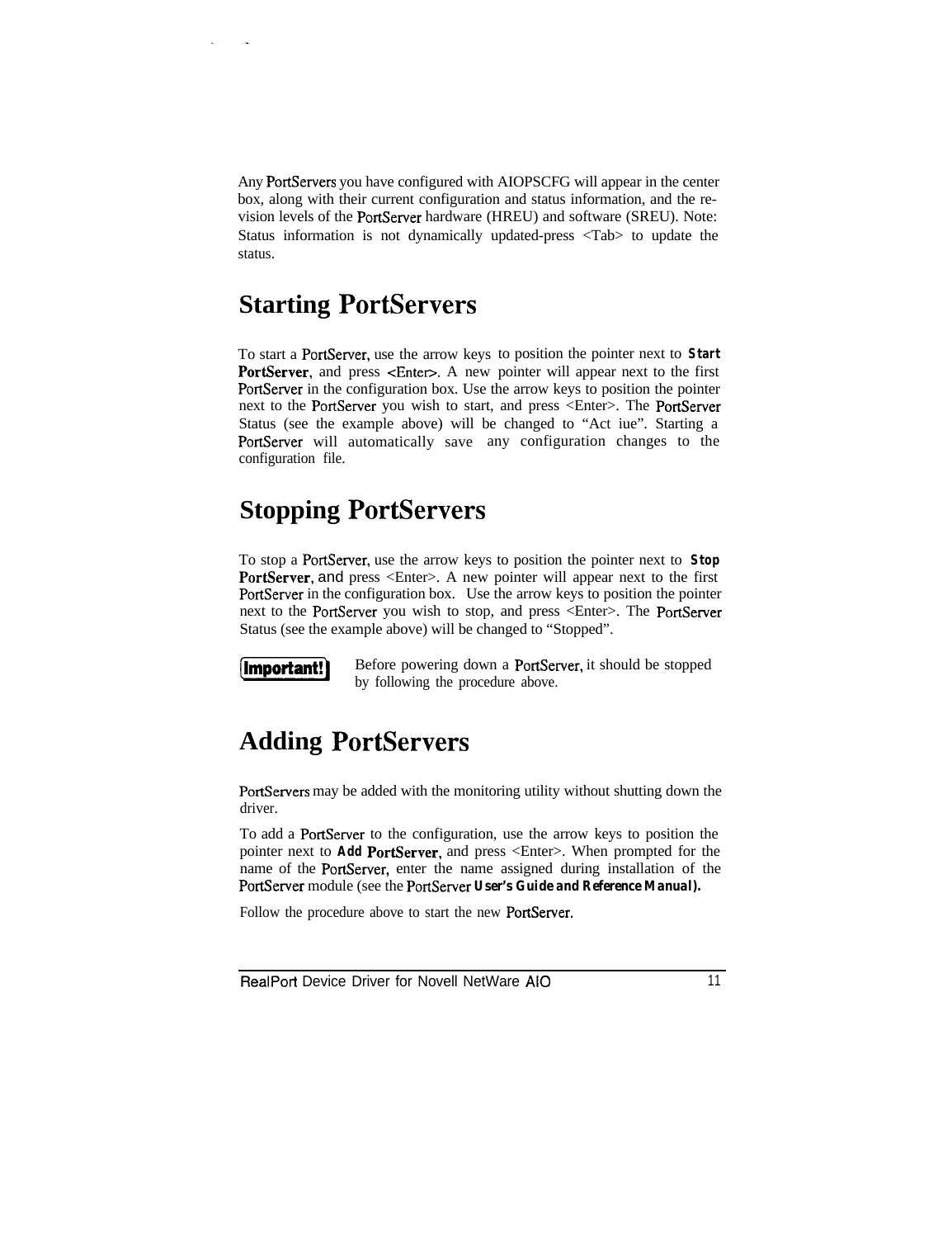### **Remote Booting PortServers**

The PortServer's internal operating software can be upgraded without ROM or other hardware changes. Refer to the Command Reference section of the PortServer *User's Guide and Reference Manual* for information on setting up the PortServer for remote booting.

To upgrade the PortServer's software from a Novell server, create a directory F: ND IG I, copy the new boot file to that directory and load the boot program:

MKDIR F:\DIGI COPY A : *NBoot\_File* F : \D IG I LOAD AIOPSBOT

Turn the PortServer power switch off, then back on. The PortServer will download the new boot file from the server. Once the PortServer has booted up, A IOPSBOT may be unloaded. The upgraded software will remain in effect until the PortServer is turned off again.

**Important!** The boot filename and the IP address of the boot host must be registered in the PortServer's internal configuration to enable remote booting. This is done with the set conf ig command (see the Command Reference section of the PortServer *User's Guide and Reference Manual).*

Example:

set conf ig boothost=ip\_address *set* conf ig bootf i *le=Boot\_File*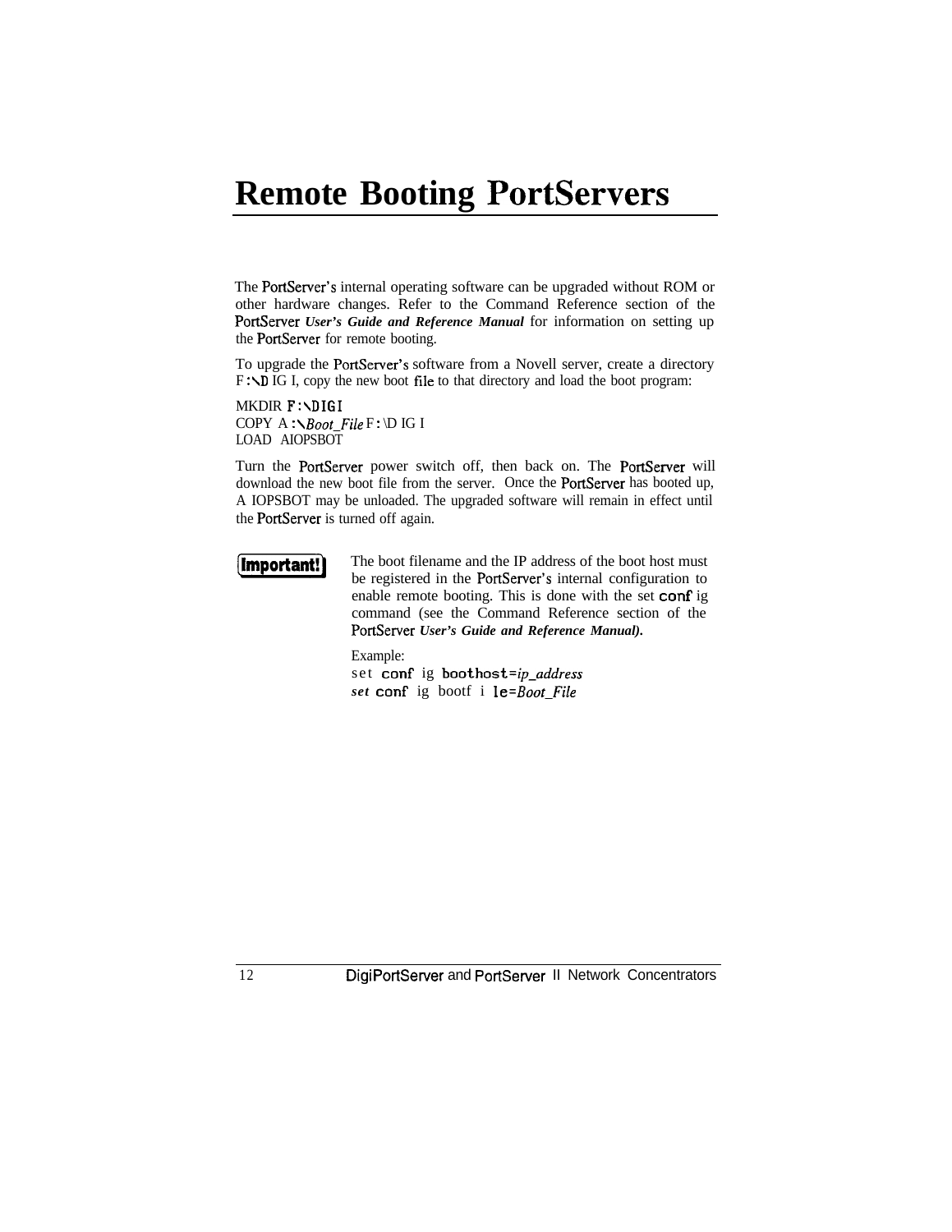### **Error Messages**

The following error messages are generated by the driver:

ERROR- PortSeruer not responding ERROR- Did not establish connection to PortSeruer

Check to be sure that the PortServer booted properly and is configured correctly. Verify that the PortServer name and IP address are configured properly and entered in  $F : \ETC\HOSTS$ . Ping the PortServer to verify that it is operational (use PING . NLM).

ERROR- Probably lost connection: Terminating Seruer ERROR- Receiued illegal packet: Terminating Seruer ERROR- Receiued reset from seruer: Terminating Seruer

Fatal error-reboot PortServer, then use A IOPSMON to restart PortServer.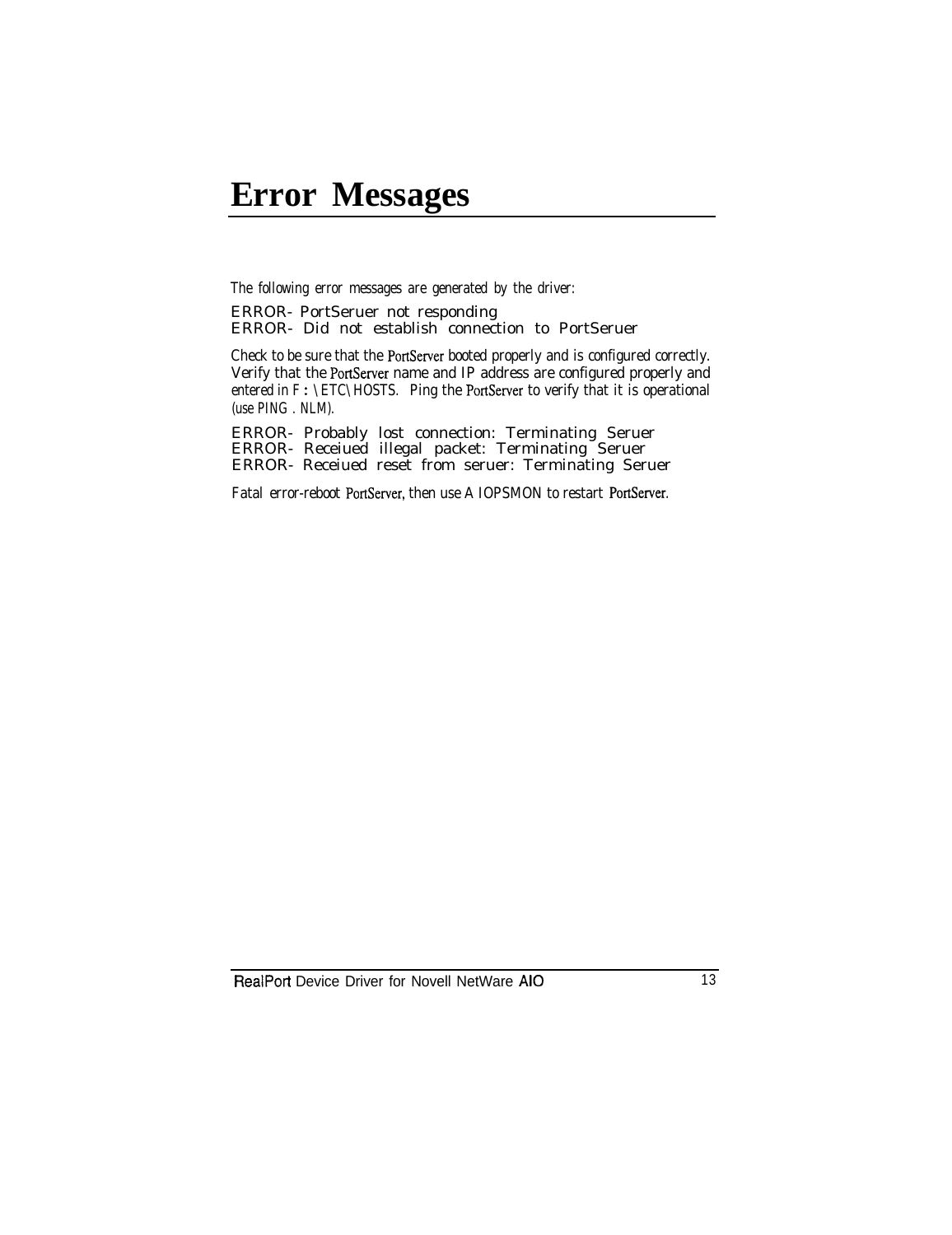### **The Digi Bulletin Board System**

Digi provides an electronic bulletin board service (BBS) for our customers. This bulletin board provides general and technical information about Digi's products.

The Digi BBS allows users to download software drivers as soon as they become available. There is also a feature to allow users with problems or questions about Digi products to leave messages to Digi Technical Support.

Using the Digi BBS is easy. Simply dial (612) 943-0550. In Europe, dial +49 221 9205211; in Asia, dial +65 735 2460. The bulletin board accepts calls at 1200, 2400, 9600 and 14.4K baud. V.32, HST 14.4, V.42 and *V.42bis* standards are supported, with full MNP class l-5 error correction and data compression.

The recommended modem communications parameters are 8 bits, no parity and one stop bit (8 N 1). Other settings may also work.

Download protocols include Zmodem, Xmodem, Ymodem, Kermit and others.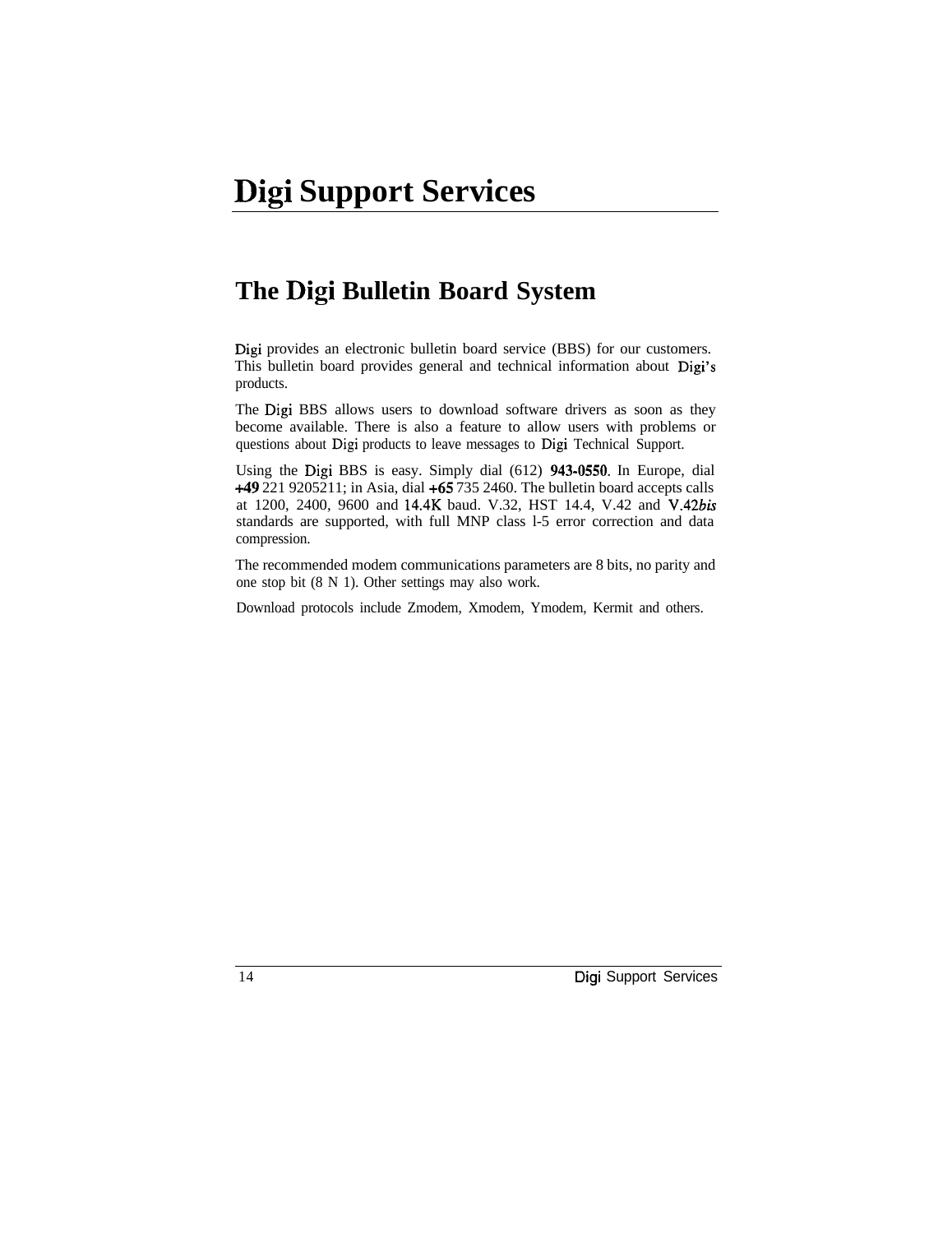#### **Internet FTP Server**

Digi has set up an Anonymous FTP server for those with access to the Internet network. The address is f tp .digibd .com. Log in as **anonymous,** and enter your E-mail address when asked for a password. Drivers and installation tips are located in the **/drivers** directory. A text file, download .doc, gives information on uncompressing the files after downloading. Tip: Be sure to enter "b in" before downloading, to ensure binary transfer of files.

#### **World Wide Web Server**

Product information, manuals, new product announcements, programs, application stories and more can be obtained through the World Wide Web. Our address is http://www.digibd.corn.

#### **DigiFACTs FaxBack Server**

Manuals and technical information can also be obtained by FAX. To use the FaxBack server, simply call (612) 943-0573 on a touch tone phone.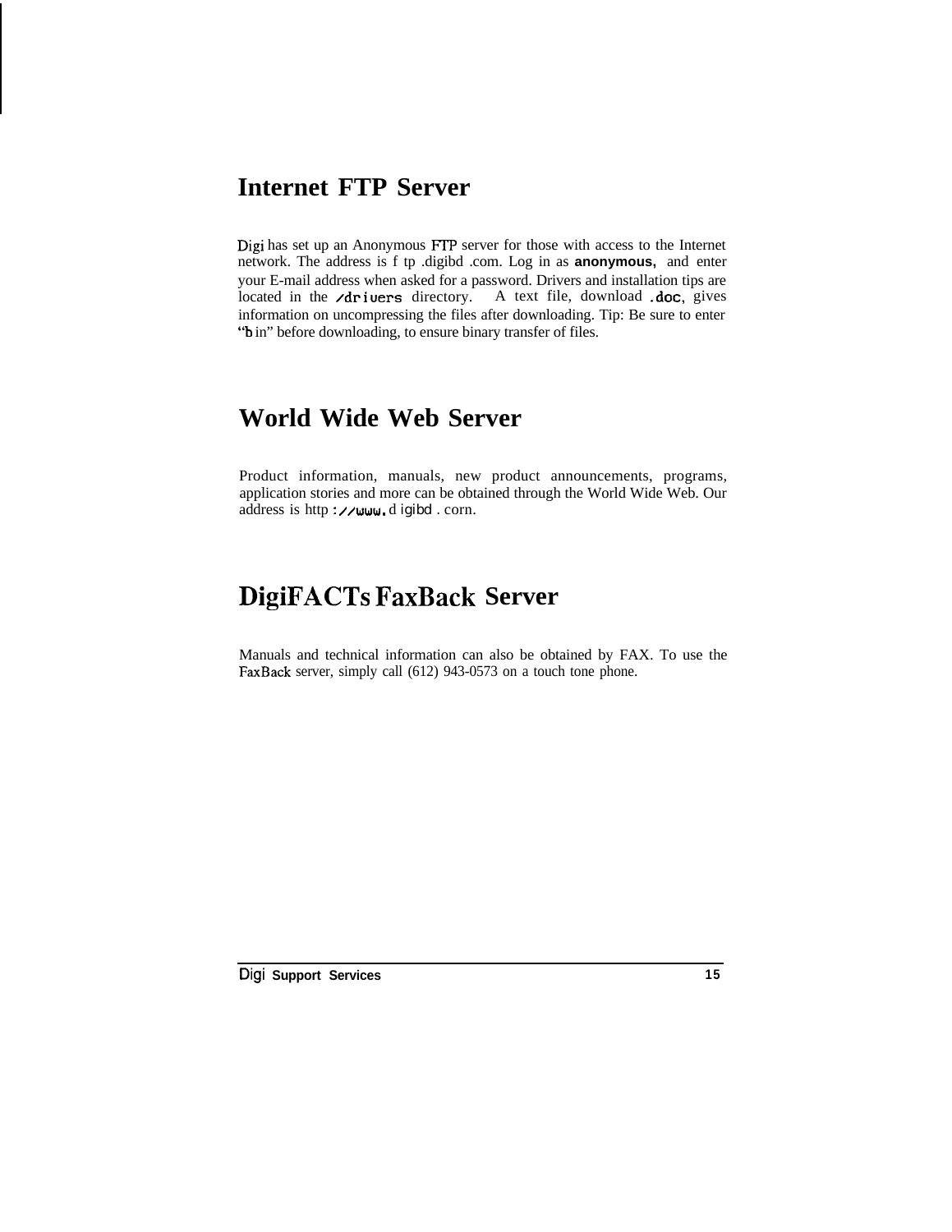## **Information About Your System**

 $\alpha_{\rm{max}}$  and  $\alpha_{\rm{max}}$ 

| Make, model and clock speed of your computer: ___________________________________ |  |                                                                  |  |  |                          |  |                          |
|-----------------------------------------------------------------------------------|--|------------------------------------------------------------------|--|--|--------------------------|--|--------------------------|
|                                                                                   |  |                                                                  |  |  | Hard disk<br>controller: |  |                          |
|                                                                                   |  |                                                                  |  |  |                          |  | I/O port used: IRQ: IRQ: |
|                                                                                   |  | LAN card: Type: Memory addressed at:                             |  |  |                          |  |                          |
|                                                                                   |  | I/O port used: IRQ: IRQ:                                         |  |  |                          |  |                          |
|                                                                                   |  | Other: Type: ________________ Memory addressed at: _____________ |  |  |                          |  |                          |
|                                                                                   |  | I/O port used: IRQ: IRQ:                                         |  |  |                          |  |                          |
|                                                                                   |  | Operating system: Version: Version:                              |  |  |                          |  |                          |
|                                                                                   |  |                                                                  |  |  |                          |  |                          |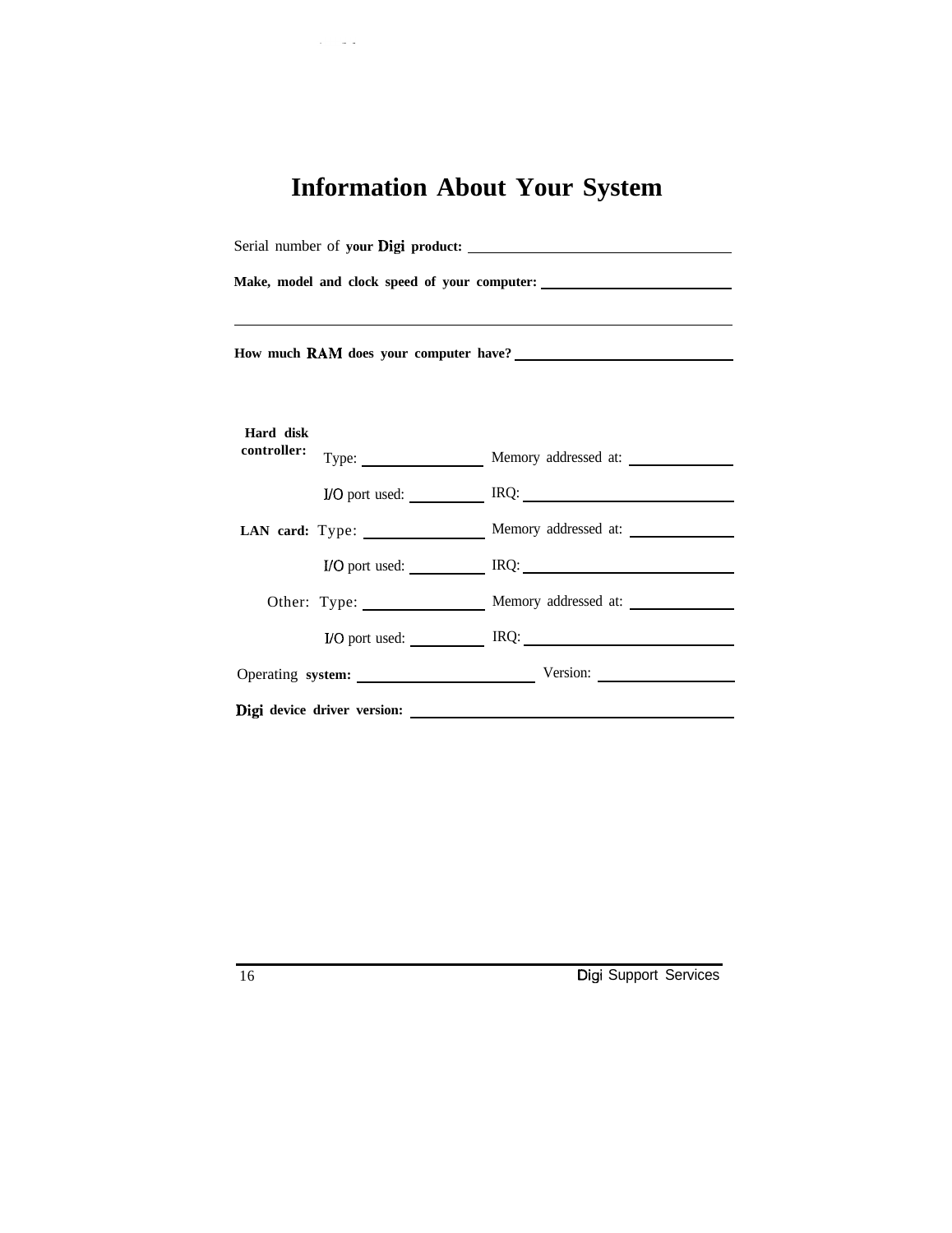#### **Technical Support**

At Digi, we are proud of our products, and support them. Our dealers and distributors are fully trained on our product line, so that they can help you on a technical level should assistance be needed.

Your first level of support is your Digi dealer, the place where you purchased your Digi product. Your dealer has the training to help you with any installation questions or difficulties you might have.

If you still experience difficulties (after contacting your first level of support), Digi has a staff of Technical Support Specialists that can assist you. They can be reached at (612) 943-0578. In Europe, call +49 221920520, and in Asia, call +65 732 1318. FAX numbers are: (612) 943-0579 (USA), +49 221 9205210 (Europe) and +65 732 1312 (Asia).

When you call Digi Technical Support, please call from a position where you can operate your system. Also, please fill out the form on the facing page before calling, so your Technical Support representative can have a clear picture of your system and any potential conflicts between devices.

Digi Technical Support can also be reached via Internet E-mail. Please send correspondences to support@d **igibd .** corn, and include your voice and FAX phone numbers.

#### **Customer Service**

Digi also has a staff of Customer Service representatives to help you with software and documentation update requests, as well as Returned Merchandise Authorizations (RMAs) in case you need to return your Digi product for repair (see page 18). They can be reached at (612) 943-0577.

Digi Customer Service can also be reached via Internet E-mail. Please send correspondences to cust\_ser u@d i g i bd . corn, and include your voice and FAX phone numbers.